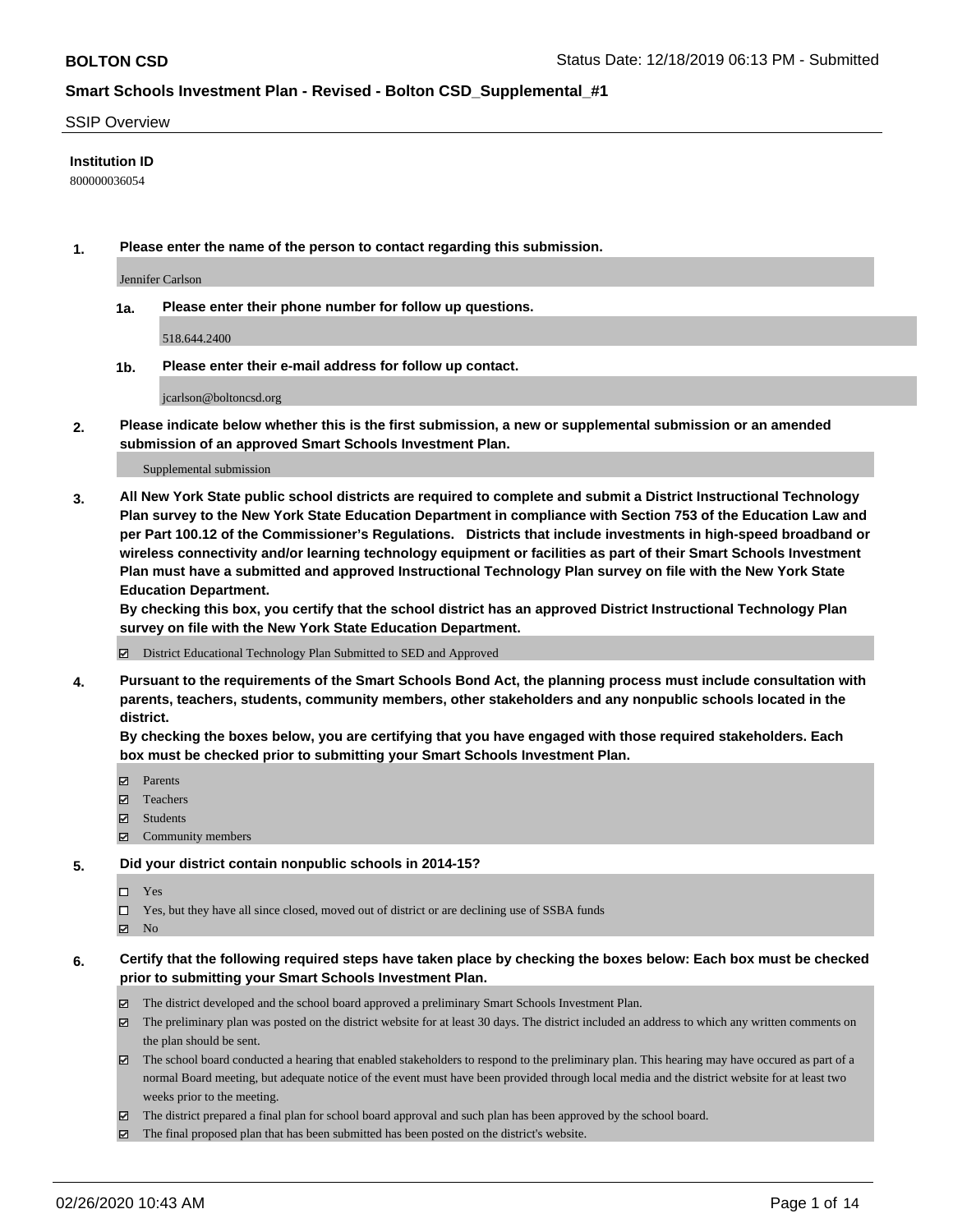SSIP Overview

**6a. Please upload the proposed Smart Schools Investment Plan (SSIP) that was posted on the district's website, along with any supporting materials. Note that this should be different than your recently submitted Educational Technology Survey. The Final SSIP, as approved by the School Board, should also be posted on the website and remain there during the course of the projects contained therein.**

\_BCSD Smart Schools Investment Plan 2016-2017.pdf

**6b. Enter the webpage address where the final Smart Schools Investment Plan is posted. The Plan should remain posted for the life of the included projects.**

https://www.boltoncsd.org/common/pages/DisplayFile.aspx?itemId=2050870

**7. Please enter an estimate of the total number of students and staff that will benefit from this Smart Schools Investment Plan based on the cumulative projects submitted to date.**

197

**8. An LEA/School District may partner with one or more other LEA/School Districts to form a consortium to pool Smart Schools Bond Act funds for a project that meets all other Smart School Bond Act requirements. Each school district participating in the consortium will need to file an approved Smart Schools Investment Plan for the project and submit a signed Memorandum of Understanding that sets forth the details of the consortium including the roles of each respective district.**

 $\Box$  The district plans to participate in a consortium to partner with other school district(s) to implement a Smart Schools project.

### **9. Please enter the name and 6-digit SED Code for each LEA/School District participating in the Consortium.**

| Partner LEA/District | <b>ISED BEDS Code</b> |
|----------------------|-----------------------|
| (No Response)        | (No Response)         |

## **10. Please upload a signed Memorandum of Understanding with all of the participating Consortium partners.**

(No Response)

**11. Your district's Smart Schools Bond Act Allocation is:**

\$82,647

### **12. Final 2014-15 BEDS Enrollment to calculate Nonpublic Sharing Requirement**

|            | <b>Public Enrollment</b> | Nonpublic Enrollment | <b>Total Enrollment</b> | l Nonpublic Percentage |
|------------|--------------------------|----------------------|-------------------------|------------------------|
| Enrollment | 180                      |                      | 180.00                  | 0.00                   |

**13. This table compares each category budget total, as entered in that category's page, to the total expenditures listed in the category's expenditure table. Any discrepancies between the two must be resolved before submission.**

|                                          | Sub-Allocations | <b>Expenditure Totals</b> | <b>Difference</b> |
|------------------------------------------|-----------------|---------------------------|-------------------|
| <b>School Connectivity</b>               | 0.00            | 0.00                      | 0.00              |
| Connectivity Projects for<br>Communities | 0.00            | 0.00                      | 0.00              |
| Classroom Technology                     | 12,616.00       | 12,616.00                 | 0.00              |
| Pre-Kindergarten Classrooms              | 0.00            | 0.00                      | 0.00              |
| Replace Transportable<br>Classrooms      | 0.00            | 0.00                      | 0.00              |
| <b>High-Tech Security Features</b>       | 0.00            | 0.00                      | 0.00              |
| Nonpublic Loan                           | 0.00            | 0.00                      | 0.00              |
| Totals:                                  |                 |                           |                   |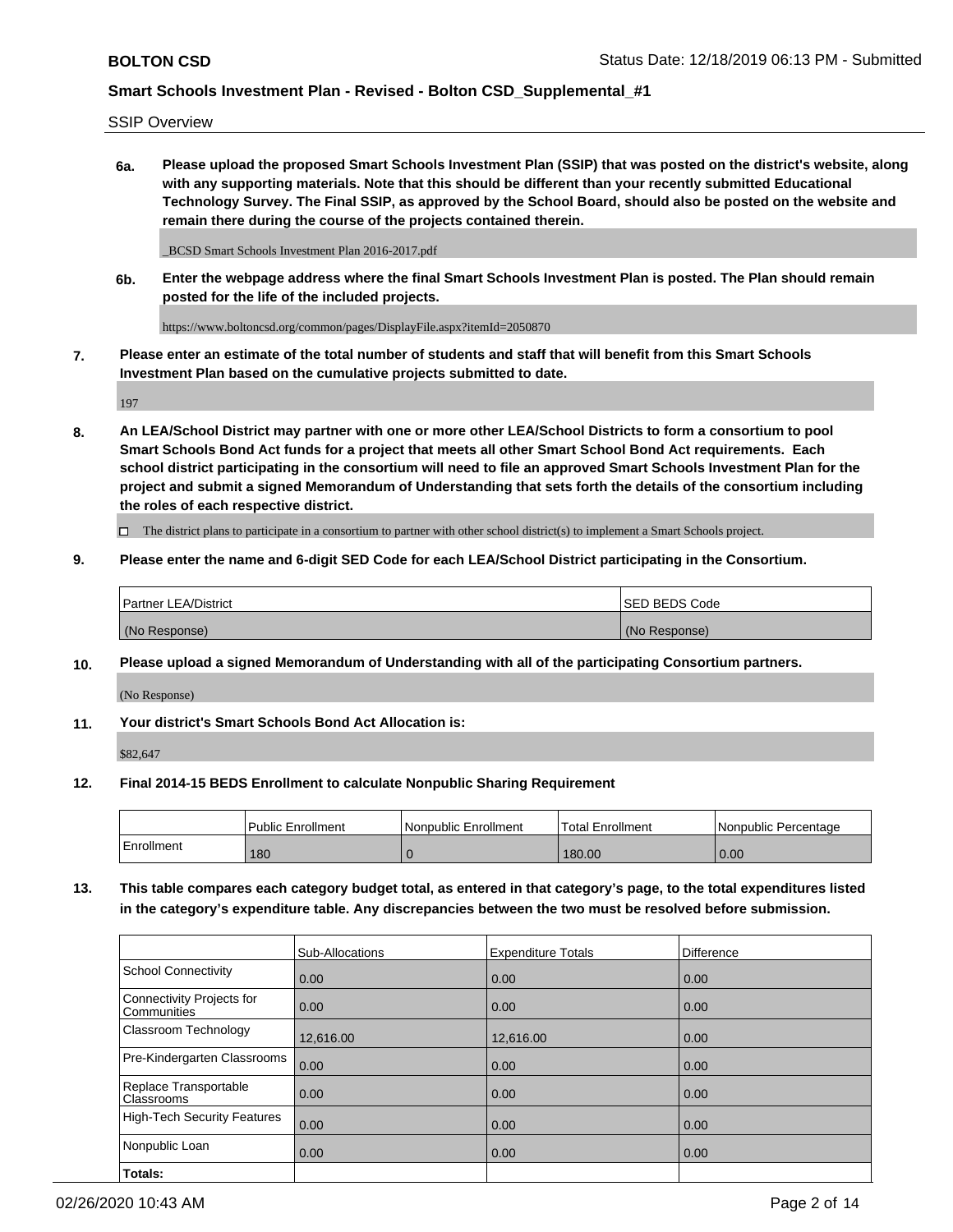SSIP Overview

| <b>Sub-Allocations</b> | Expenditure Totals | <b>Difference</b> |
|------------------------|--------------------|-------------------|
| 12,616                 | 12,616             | 0                 |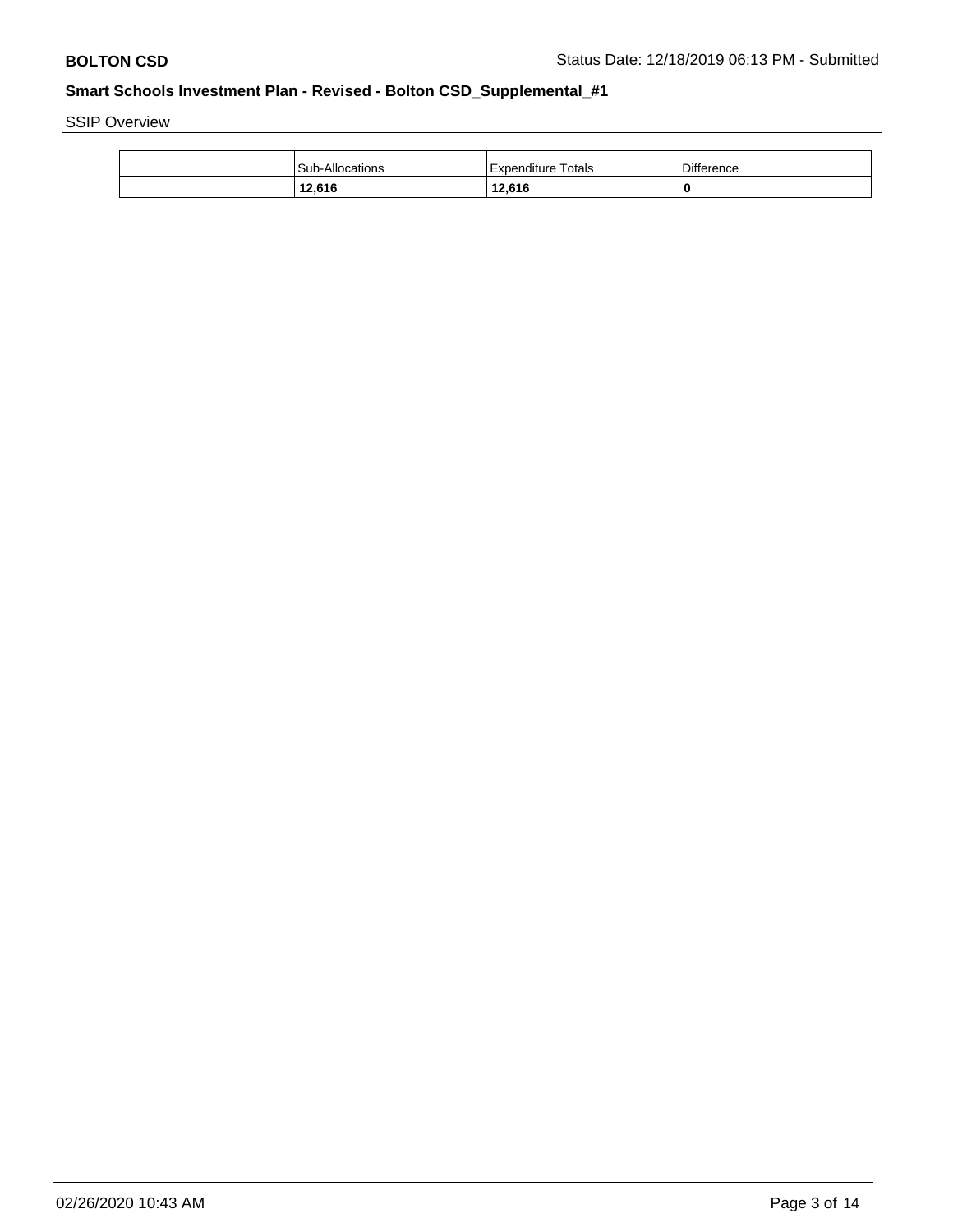School Connectivity

- **1. In order for students and faculty to receive the maximum benefit from the technology made available under the Smart Schools Bond Act, their school buildings must possess sufficient connectivity infrastructure to ensure that devices can be used during the school day. Smart Schools Investment Plans must demonstrate that:**
	- **• sufficient infrastructure that meets the Federal Communications Commission's 100 Mbps per 1,000 students standard currently exists in the buildings where new devices will be deployed, or**
	- **• is a planned use of a portion of Smart Schools Bond Act funds, or**
	- **• is under development through another funding source.**

**Smart Schools Bond Act funds used for technology infrastructure or classroom technology investments must increase the number of school buildings that meet or exceed the minimum speed standard of 100 Mbps per 1,000 students and staff within 12 months. This standard may be met on either a contracted 24/7 firm service or a "burstable" capability. If the standard is met under the burstable criteria, it must be:**

**1. Specifically codified in a service contract with a provider, and**

**2. Guaranteed to be available to all students and devices as needed, particularly during periods of high demand, such as computer-based testing (CBT) periods.**

**Please describe how your district already meets or is planning to meet this standard within 12 months of plan submission.**

(No Response)

**1a. If a district believes that it will be impossible to meet this standard within 12 months, it may apply for a waiver of this requirement, as described on the Smart Schools website. The waiver must be filed and approved by SED prior to submitting this survey.**

 $\Box$  By checking this box, you are certifying that the school district has an approved waiver of this requirement on file with the New York State Education Department.

**2. Connectivity Speed Calculator (Required). If the district currently meets the required speed, enter "Currently Met" in the last box: Expected Date When Required Speed Will be Met.**

|                  | l Number of     | Required Speed | Current Speed in | Expected Speed  | Expected Date                           |
|------------------|-----------------|----------------|------------------|-----------------|-----------------------------------------|
|                  | <b>Students</b> | In Mbps        | l Mbps           | to be Attained  | When Required                           |
|                  |                 |                |                  |                 | l Within 12 Months ISpeed Will be Met l |
| Calculated Speed | (No Response)   | 0.00           | (No Response)    | l (No Response) | l (No Response)                         |

**3. Describe how you intend to use Smart Schools Bond Act funds for high-speed broadband and/or wireless connectivity projects in school buildings.**

(No Response)

**4. Describe the linkage between the district's District Instructional Technology Plan and how the proposed projects will improve teaching and learning. (There should be a link between your response to this question and your responses to Question 1 in Section IV - NYSED Initiatives Alignment: "Explain how the district use of instructional technology will serve as a part of a comprehensive and sustained effort to support rigorous academic standards attainment and performance improvement for students."** 

**Your answer should also align with your answers to the questions in Section II - Strategic Technology Planning and the associated Action Steps in Section III - Action Plan.)**

(No Response)

**5. If the district wishes to have students and staff access the Internet from wireless devices within the school building, or in close proximity to it, it must first ensure that it has a robust Wi-Fi network in place that has sufficient bandwidth to meet user demand.**

**Please describe how you have quantified this demand and how you plan to meet this demand.**

(No Response)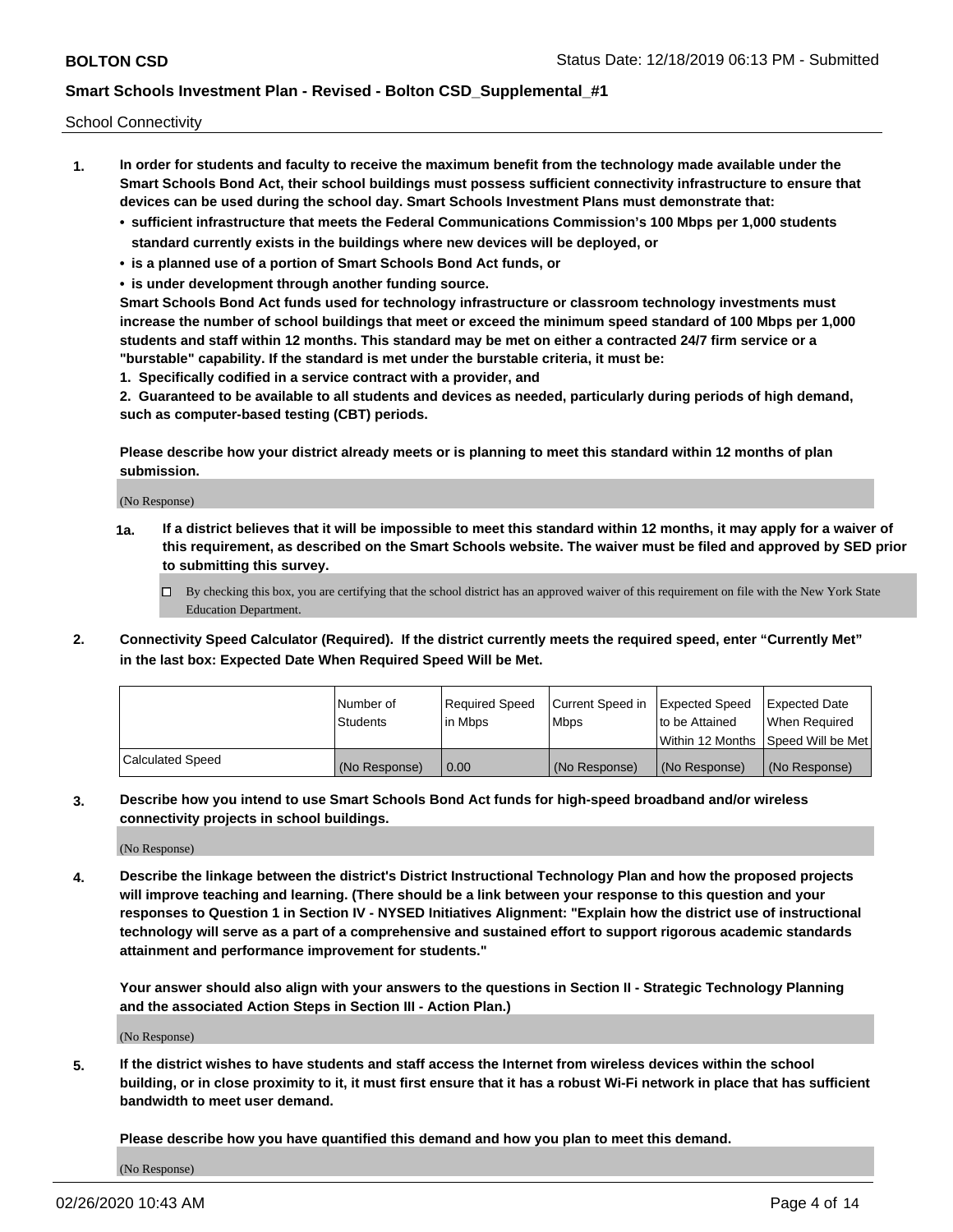School Connectivity

**6. Smart Schools plans with any expenditures in the School Connectivity category require a project number from the Office of Facilities Planning. Districts must submit an SSBA LOI and receive project numbers prior to submitting the SSIP. As indicated on the LOI, some projects may be eligible for a streamlined review and will not require a building permit.**

**Please indicate on a separate row each project number given to you by the Office of Facilities Planning.**

| Project Number |  |
|----------------|--|
| (No Response)  |  |

**7. Certain high-tech security and connectivity infrastructure projects may be eligible for an expedited review process as determined by the Office of Facilities Planning.**

### **Was your project deemed eligible for streamlined review?**

(No Response)

## **8. Include the name and license number of the architect or engineer of record.**

| Name          | License Number |
|---------------|----------------|
| (No Response) | (No Response)  |

### **9. Public Expenditures – Loanable (Counts toward the nonpublic loan calculation)**

| Select the allowable expenditure type.<br>Repeat to add another item under each type. | <b>PUBLIC</b> Items to be<br>l Purchased | Quantity         | l Cost Per Item  | <b>Total Cost</b> |
|---------------------------------------------------------------------------------------|------------------------------------------|------------------|------------------|-------------------|
| (No Response)                                                                         | (No Response)                            | (No<br>Response) | (No<br>Response) | 0.00              |
|                                                                                       |                                          | 0                | 0.00             |                   |

## **10. Public Expenditures – Non-Loanable (Does not count toward nonpublic loan calculation)**

| Select the allowable expenditure<br>type.<br>Repeat to add another item under<br>each type. | <b>PUBLIC</b> Items to be purchased | Quantity      | Cost per Item | <b>Total Cost</b> |
|---------------------------------------------------------------------------------------------|-------------------------------------|---------------|---------------|-------------------|
| (No Response)                                                                               | (No Response)                       | (No Response) | (No Response) | 0.00              |
|                                                                                             |                                     |               | 0.00          |                   |

### **11. Final 2014-15 BEDS Enrollment to calculate Nonpublic Sharing Requirement (no changes allowed.)**

|            | l Public Enrollment | Nonpublic Enrollment | Total Enrollment | l Nonpublic Percentage |
|------------|---------------------|----------------------|------------------|------------------------|
| Enrollment | 180                 |                      | 180.00           | 0.00                   |

### **12. Total Public Budget - Loanable (Counts toward the nonpublic loan calculation)**

|                                               | Public Allocations | <b>Estimated Nonpublic Loan</b><br>Amount | Estimated Total Sub-Allocations |
|-----------------------------------------------|--------------------|-------------------------------------------|---------------------------------|
| Network/Access Costs                          | (No Response)      | 0.00                                      | 0.00                            |
| School Internal Connections and<br>Components | (No Response)      | 0.00                                      | 0.00                            |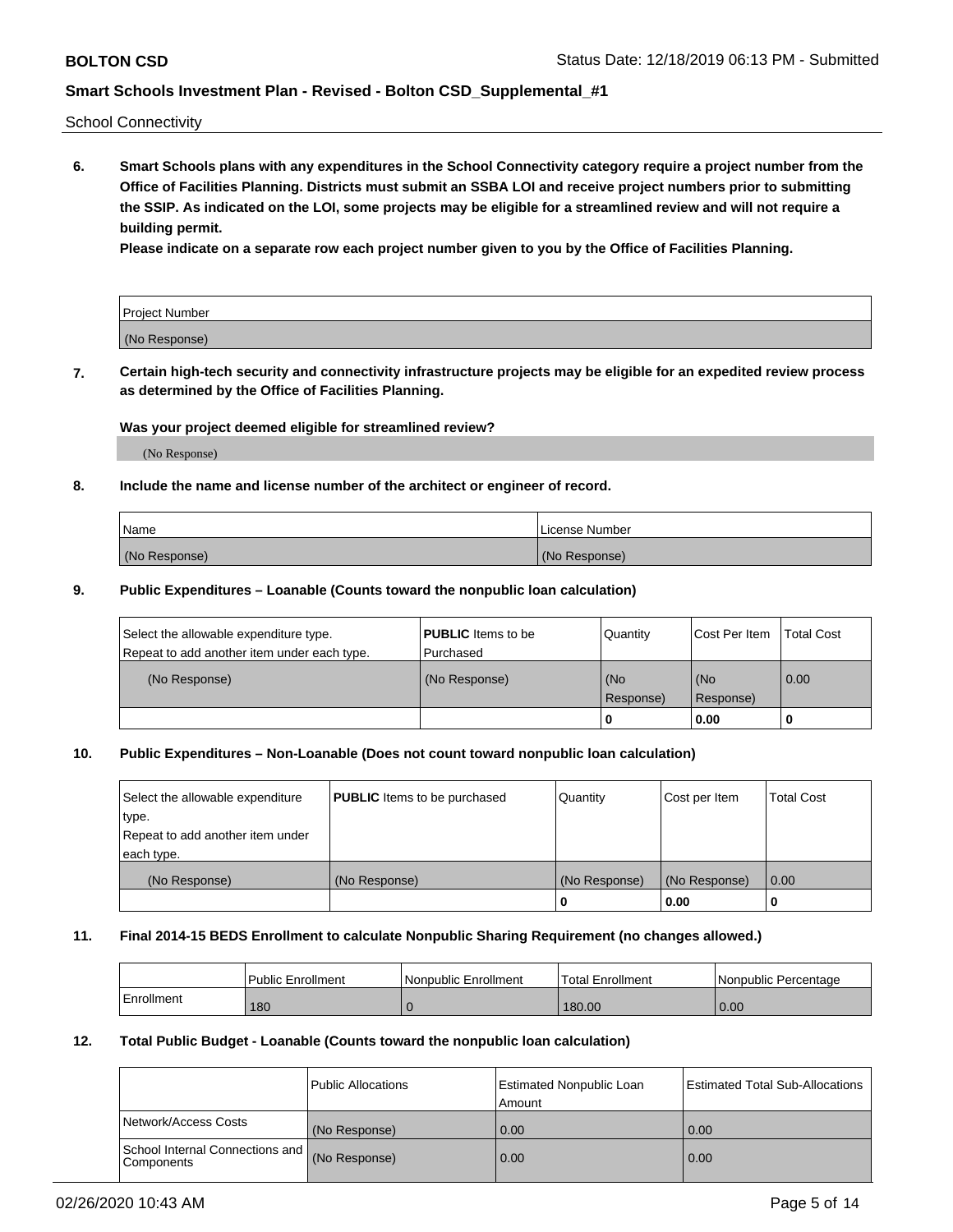School Connectivity

|         | Public Allocations | <b>Estimated Nonpublic Loan</b><br>l Amount | <b>Estimated Total Sub-Allocations</b> |
|---------|--------------------|---------------------------------------------|----------------------------------------|
| l Other | (No Response)      | 0.00                                        | 0.00                                   |
| Totals: | 0.00               | 0                                           |                                        |

# **13. Total Public Budget – Non-Loanable (Does not count toward the nonpublic loan calculation)**

|                                                   | Sub-<br>Allocation |
|---------------------------------------------------|--------------------|
| Network/Access Costs                              | (No Response)      |
| Outside Plant Costs                               | (No Response)      |
| <b>School Internal Connections and Components</b> | (No Response)      |
| Professional Services                             | (No Response)      |
| Testing                                           | (No Response)      |
| <b>Other Upfront Costs</b>                        | (No Response)      |
| <b>Other Costs</b>                                | (No Response)      |
| Totals:                                           | 0.00               |

# **14. School Connectivity Totals**

|                          | Total Sub-Allocations |
|--------------------------|-----------------------|
| Total Loanable Items     | $\overline{0.00}$     |
| Total Non-Ioanable Items | $\overline{0.00}$     |
| Totals:                  |                       |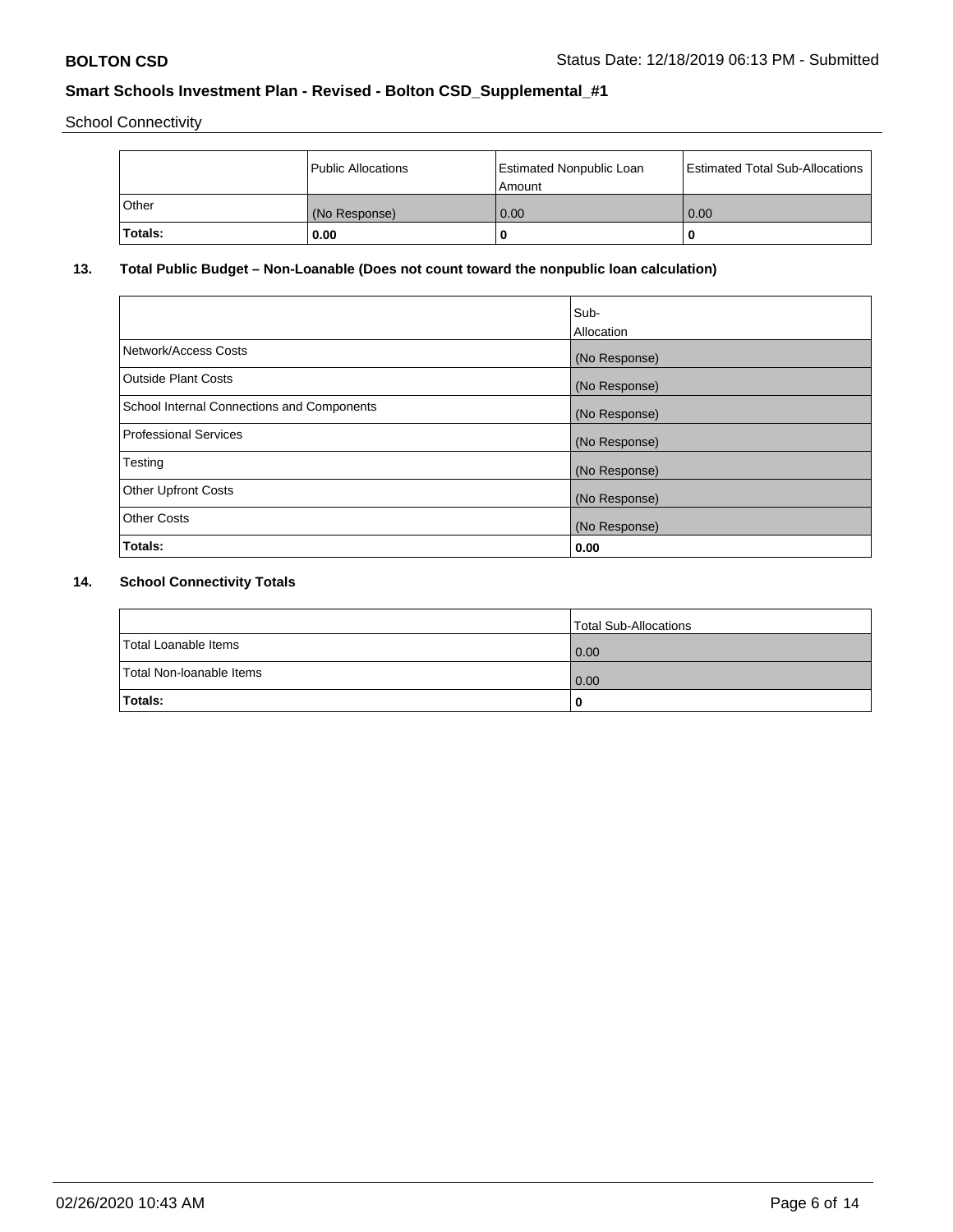Community Connectivity (Broadband and Wireless)

**1. Describe how you intend to use Smart Schools Bond Act funds for high-speed broadband and/or wireless connectivity projects in the community.**

(No Response)

**2. Please describe how the proposed project(s) will promote student achievement and increase student and/or staff access to the Internet in a manner that enhances student learning and/or instruction outside of the school day and/or school building.**

(No Response)

**3. Community connectivity projects must comply with all the necessary local building codes and regulations (building and related permits are not required prior to plan submission).**

 $\Box$  I certify that we will comply with all the necessary local building codes and regulations.

**4. Please describe the physical location of the proposed investment.**

(No Response)

**5. Please provide the initial list of partners participating in the Community Connectivity Broadband Project, along with their Federal Tax Identification (Employer Identification) number.**

| <b>Project Partners</b> | l Federal ID # |
|-------------------------|----------------|
| (No Response)           | (No Response)  |

**6. Please detail the type, quantity, per unit cost and total cost of the eligible items under each sub-category.**

| Select the allowable expenditure | Item to be purchased | Quantity      | Cost per Item | <b>Total Cost</b> |
|----------------------------------|----------------------|---------------|---------------|-------------------|
| type.                            |                      |               |               |                   |
| Repeat to add another item under |                      |               |               |                   |
| each type.                       |                      |               |               |                   |
| (No Response)                    | (No Response)        | (No Response) | (No Response) | 0.00              |
|                                  |                      | U             | 0.00          |                   |

**7. If you are submitting an allocation for Community Connectivity, complete this table.**

**Note that the calculated Total at the bottom of the table must equal the Total allocation for this category that you entered in the SSIP Overview overall budget.**

|                                    | Sub-Allocation |
|------------------------------------|----------------|
| Network/Access Costs               | (No Response)  |
| Outside Plant Costs                | (No Response)  |
| <b>Tower Costs</b>                 | (No Response)  |
| <b>Customer Premises Equipment</b> | (No Response)  |
| <b>Professional Services</b>       | (No Response)  |
| Testing                            | (No Response)  |
| <b>Other Upfront Costs</b>         | (No Response)  |
| <b>Other Costs</b>                 | (No Response)  |
| Totals:                            | 0.00           |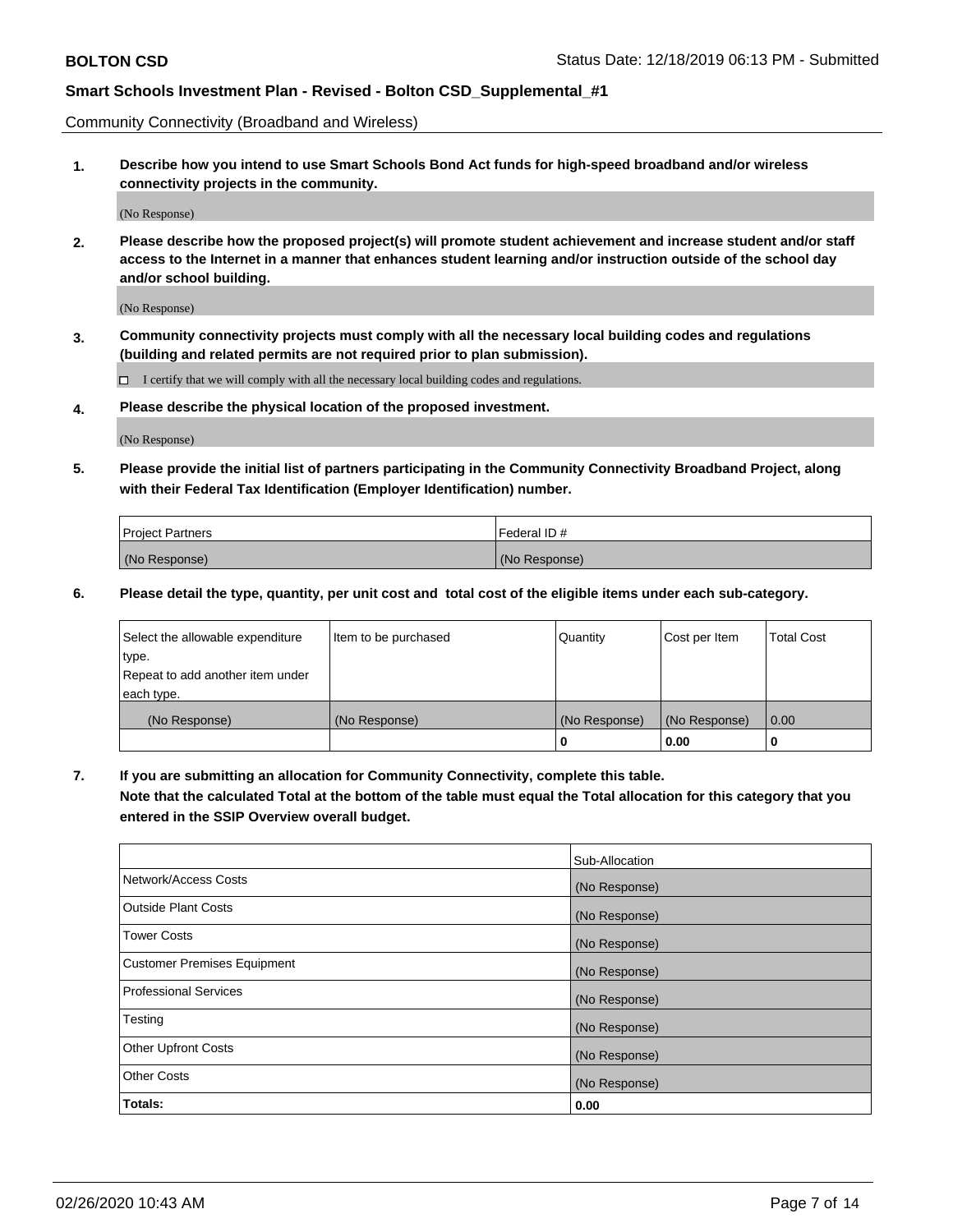### Classroom Learning Technology

**1. In order for students and faculty to receive the maximum benefit from the technology made available under the Smart Schools Bond Act, their school buildings must possess sufficient connectivity infrastructure to ensure that devices can be used during the school day. Smart Schools Investment Plans must demonstrate that sufficient infrastructure that meets the Federal Communications Commission's 100 Mbps per 1,000 students standard currently exists in the buildings where new devices will be deployed, or is a planned use of a portion of Smart Schools Bond Act funds, or is under development through another funding source. Smart Schools Bond Act funds used for technology infrastructure or classroom technology investments must increase the number of school buildings that meet or exceed the minimum speed standard of 100 Mbps per 1,000 students and staff within 12 months. This standard may be met on either a contracted 24/7 firm service or a "burstable" capability. If the standard is met under the burstable criteria, it must be:**

**1. Specifically codified in a service contract with a provider, and**

**2. Guaranteed to be available to all students and devices as needed, particularly during periods of high demand, such as computer-based testing (CBT) periods.**

**Please describe how your district already meets or is planning to meet this standard within 12 months of plan submission.**

Bolton Central School houses 4 computer labs with a total of 133 desktops, all of which are 5 years old or newer. The district receives sufficient bandwidth through NERIC.

- **1a. If a district believes that it will be impossible to meet this standard within 12 months, it may apply for a waiver of this requirement, as described on the Smart Schools website. The waiver must be filed and approved by SED prior to submitting this survey.**
	- By checking this box, you are certifying that the school district has an approved waiver of this requirement on file with the New York State Education Department.
- **2. Connectivity Speed Calculator (Required). If the district currently meets the required speed, enter "Currently Met" in the last box: Expected Date When Required Speed Will be Met.**

|                  | l Number of<br>Students | Required Speed<br>l in Mbps | Current Speed in<br>Mbps | <b>Expected Speed</b><br>to be Attained | <b>Expected Date</b><br>When Required<br> Within 12 Months  Speed Will be Met |
|------------------|-------------------------|-----------------------------|--------------------------|-----------------------------------------|-------------------------------------------------------------------------------|
| Calculated Speed | 197                     | 19.70                       | 40                       | 40                                      | Current                                                                       |

**3. If the district wishes to have students and staff access the Internet from wireless devices within the school building, or in close proximity to it, it must first ensure that it has a robust Wi-Fi network in place that has sufficient bandwidth to meet user demand.**

**Please describe how you have quantified this demand and how you plan to meet this demand.**

**The Bolton Central School District Local Area Network within the school building is 1Gb. Our Cisco network and switches have been replaced within the past 3 years. The District has installed a Cisco WiFi network providing hotspots throughout the entire building. At this time, we are not adding additional wireless devices; instead we are upgrading outdated ones.**

**4. All New York State public school districts are required to complete and submit an Instructional Technology Plan survey to the New York State Education Department in compliance with Section 753 of the Education Law and per Part 100.12 of the Commissioner's Regulations.**

**Districts that include educational technology purchases as part of their Smart Schools Investment Plan must have a submitted and approved Instructional Technology Plan survey on file with the New York State Education Department.**

By checking this box, you are certifying that the school district has an approved Instructional Technology Plan survey on file with the New York State Education Department.

**5. Describe the devices you intend to purchase and their compatibility with existing or planned platforms or systems. Specifically address the adequacy of each facility's electrical, HVAC and other infrastructure necessary to install and support the operation of the planned technology.**

Bolton Central School plans to replace outdated technology. Specifically, the district will replace outdated iPad devices with new Chrome Book devices. Our electrical supply/infrastructure is already sufficient to support this updated technology.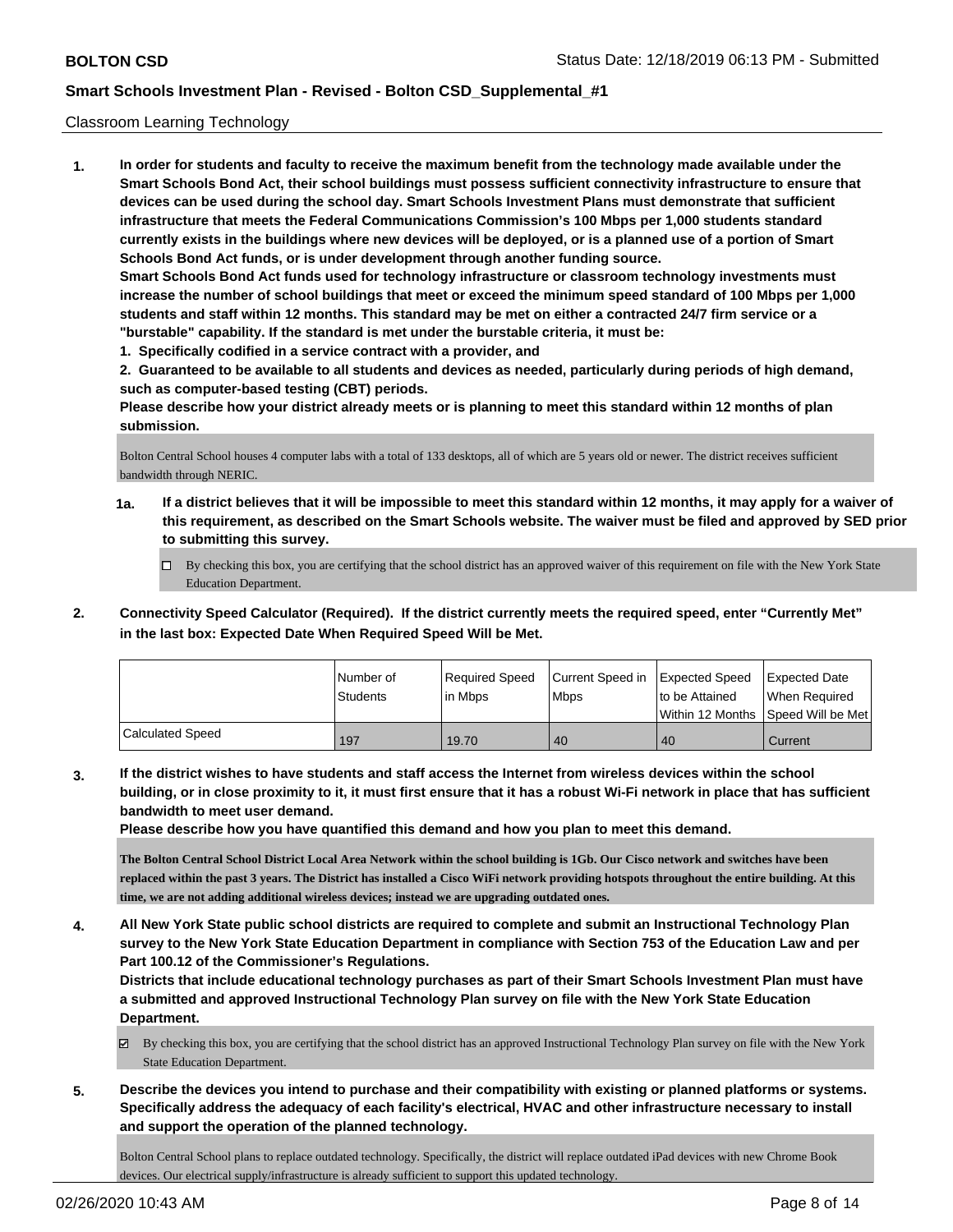## Classroom Learning Technology

- **6. Describe how the proposed technology purchases will:**
	- **> enhance differentiated instruction;**
	- **> expand student learning inside and outside the classroom;**
	- **> benefit students with disabilities and English language learners; and**
	- **> contribute to the reduction of other learning gaps that have been identified within the district.**

**The expectation is that districts will place a priority on addressing the needs of students who struggle to succeed in a rigorous curriculum. Responses in this section should specifically address this concern and align with the district's Instructional Technology Plan (in particular Question 2 of E. Curriculum and Instruction: "Does the district's instructional technology plan address the needs of students with disabilities to ensure equitable access to instruction, materials and assessments?" and Question 3 of the same section: "Does the district's instructional technology plan address the provision of assistive technology specifically for students with disabilities to ensure access to and participation in the general curriculum?")**

**In addition, describe how the district ensures equitable access to instruction, materials and assessments and participation in the general curriculum for both SWD and English Language Learners/Multilingual Learners (ELL/MLL) students.**

### **The proposed technology purchases will:**

**• enhance differentiated instruction and contribute to the reduction of learning gaps as teachers will have a variety of instructional and learning tools and resources that will facilitate multiple instructional strategies and attend to student learning styles. Teachers will have the means and instruments to carry out individualized and self-paced instruction, targeted practice and reinforcement activities, and immediate assessments in whole group, collaborative, and independent settings. Chromebooks, tablet computers, and interactive boards will serve as the central tools in promoting student learning and engagement. The integration of individual devices will help to facilitate critical thinking, problem-solving, decision making, creativity, innovation, collaboration and communication.** 

**• expand student learning inside and outside of the classroom by providing students and teachers with continual access to digital resources and productivity tools such as Google Apps for Education. The content developed in this environment is accessible anywhere students have access to the Internet including, but not limited to their homes, smart phones, libraries, and local businesses. These purchases will also allow our school to effectively and efficiently integrate blended instructional models, facilitate in-person and virtual collaboration, and utilize learning management systems such as Power School Unified Classroom and Google Classroom. Overall, the fusion of these devices into daily instruction will help students acquire, analyze, synthesize, and evaluate information, and reflect on the metacognitive process while doing so. • benefit students with disabilities. At Bolton Central School, all students with disabilities are provided with the assistive technology**

**recommended in their IEPs to ensure access to and participation in the general curriculum. Providing students with a personal device, such as a tablet or Chromebook, will help our district to more seamlessly integrate the use of assistive technology tools such as speech-to-text and text-to-speech applications, the ability to enlarge print, simplify web pages, word prediction support, and access to word processing. These tools will provide our students with the ability to fully participate in classroom learning activities.** 

**• benefit English Language Learners. Providing students with a personal device, such as a tablet or Chromebook, will allow students and teachers to have immediate access to powerful instructional and learning tools that will facilitate language acquisition, fluency, and the individualization of instruction. Instructional videos, digital audio libraries, and applications can be used as instructional tools and student supports; ELLs will be able to make use of Google Apps for Education (GAFE) and Chrome extensions (Google Translate, Google Dictionary, etc.). These tools will help our students increase their vocabulary, diversify their lexicon, and assist in writing and reading comprehension.**

**7. Where appropriate, describe how the proposed technology purchases will enhance ongoing communication with parents and other stakeholders and help the district facilitate technology-based regional partnerships, including distance learning and other efforts.**

**The proposed technology purchases will help to foster a more engaging and dynamic instructional setting and facilitate regional partnerships. Teachers and students will have the tools available to strengthen communication in and out of the classroom. Teachers and students will be able to take advantage of online courses and virtual field trips. Additionally, students can collaborate with peers in other schools and with experts and speakers that are not physically able to visit the classroom; they will be able to participate as a member of the global learning community. Furthermore, these purchases will help our school provide rich and meaningful instruction for homebound students.**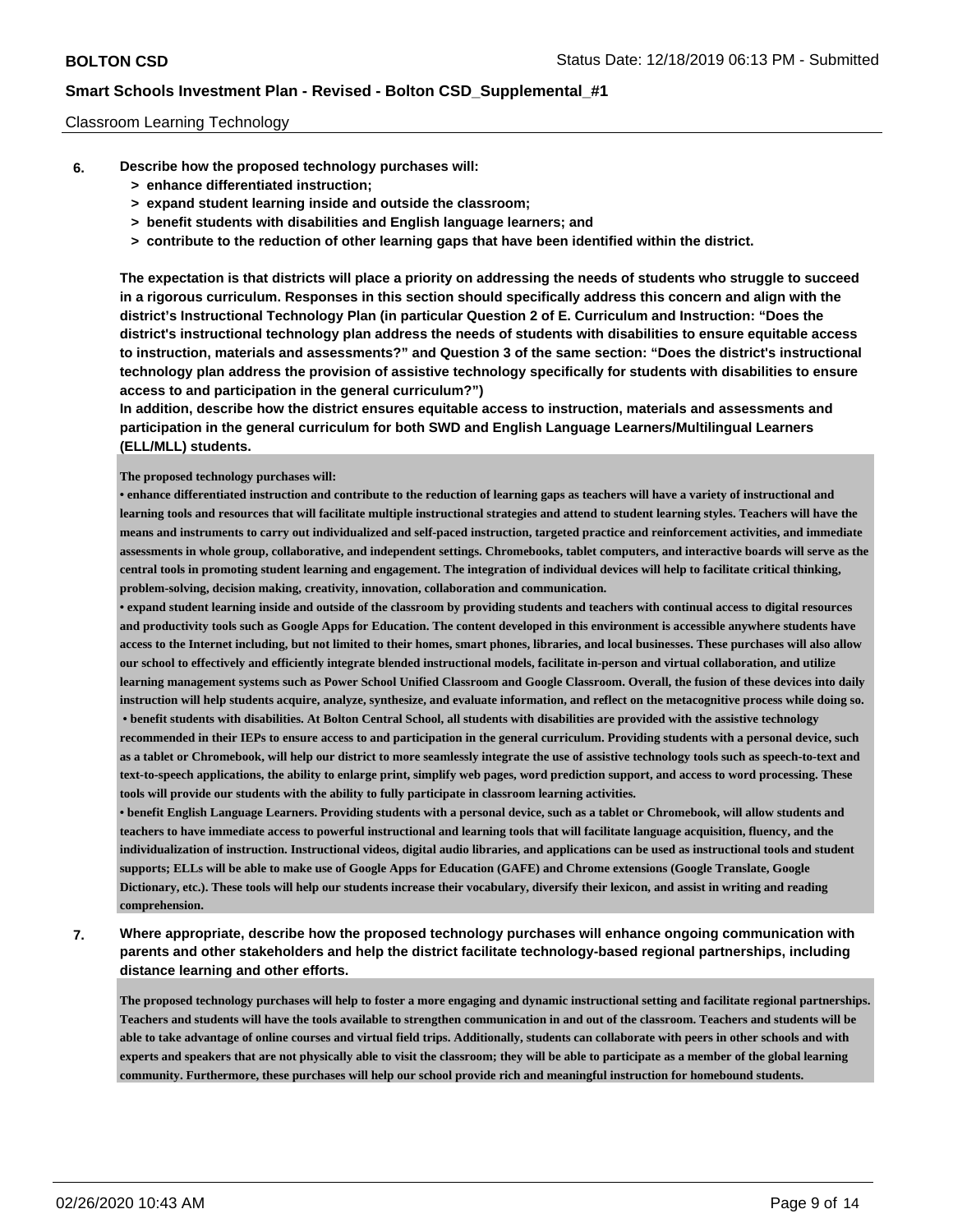Classroom Learning Technology

**8. Describe the district's plan to provide professional development to ensure that administrators, teachers and staff can employ the technology purchased to enhance instruction successfully.**

**Note: This response should be aligned and expanded upon in accordance with your district's response to Question 1 of F. Professional Development of your Instructional Technology Plan: "Please provide a summary of professional development offered to teachers and staff, for the time period covered by this plan, to support technology to enhance teaching and learning. Please include topics, audience and method of delivery within your summary."**

Bolton Central School is committed to increasing student achievement by providing instructional technology professional development opportunities for its teachers.

| <b>Topics</b>                                                                                                                                  | Audience              | Method of Delivery                                                           | Timeline |
|------------------------------------------------------------------------------------------------------------------------------------------------|-----------------------|------------------------------------------------------------------------------|----------|
| WSWHE BOCES Model Schools<br>Trainings<br>1. Google Apps for Education<br>2. Google Classroom<br>3. iPad and Chrome<br><b>Book Integration</b> | PK-12 Teachers        | WSWHE BOCES Model Schools<br>Trainer                                         | Ongoing  |
| "Best Practices in Technology"<br>(various apps/websites that teachers)<br>would like to share with colleagues)                                | <b>PK-12 Teachers</b> | In house training after<br>school/faculty meetings/staff<br>development days | Ongoing  |
| Content specific courses                                                                                                                       | PK-12 Teachers        | Various colleges                                                             | Ongoing  |
| Content specific websites                                                                                                                      | PK-12 Teachers        | Various locations outside of the<br>building                                 | Ongoing  |

- **9. Districts must contact one of the SUNY/CUNY teacher preparation programs listed on the document on the left side of the page that supplies the largest number of the district's new teachers to request advice on innovative uses and best practices at the intersection of pedagogy and educational technology.**
	- By checking this box, you certify that you have contacted the SUNY/CUNY teacher preparation program that supplies the largest number of your new teachers to request advice on these issues.
	- **9a. Please enter the name of the SUNY or CUNY Institution that you contacted.**

December Smart Schools Forum at SUNY Plattsburgh Branch Campus

**9b. Enter the primary Institution phone number.**

518-564-2040

**9c. Enter the name of the contact person with whom you consulted and/or will be collaborating with on innovative uses of technology and best practices.**

Stephen Danna

**10. To ensure the sustainability of technology purchases made with Smart Schools funds, districts must demonstrate a long-term plan to maintain and replace technology purchases supported by Smart Schools Bond Act funds. This sustainability plan shall demonstrate a district's capacity to support recurring costs of use that are ineligible for Smart Schools Bond Act funding such as device maintenance, technical support, Internet and wireless fees, maintenance of hotspots, staff professional development, building maintenance and the replacement of incidental items. Further, such a sustainability plan shall include a long-term plan for the replacement of purchased devices and equipment at the end of their useful life with other funding sources.**

By checking this box, you certify that the district has a sustainability plan as described above.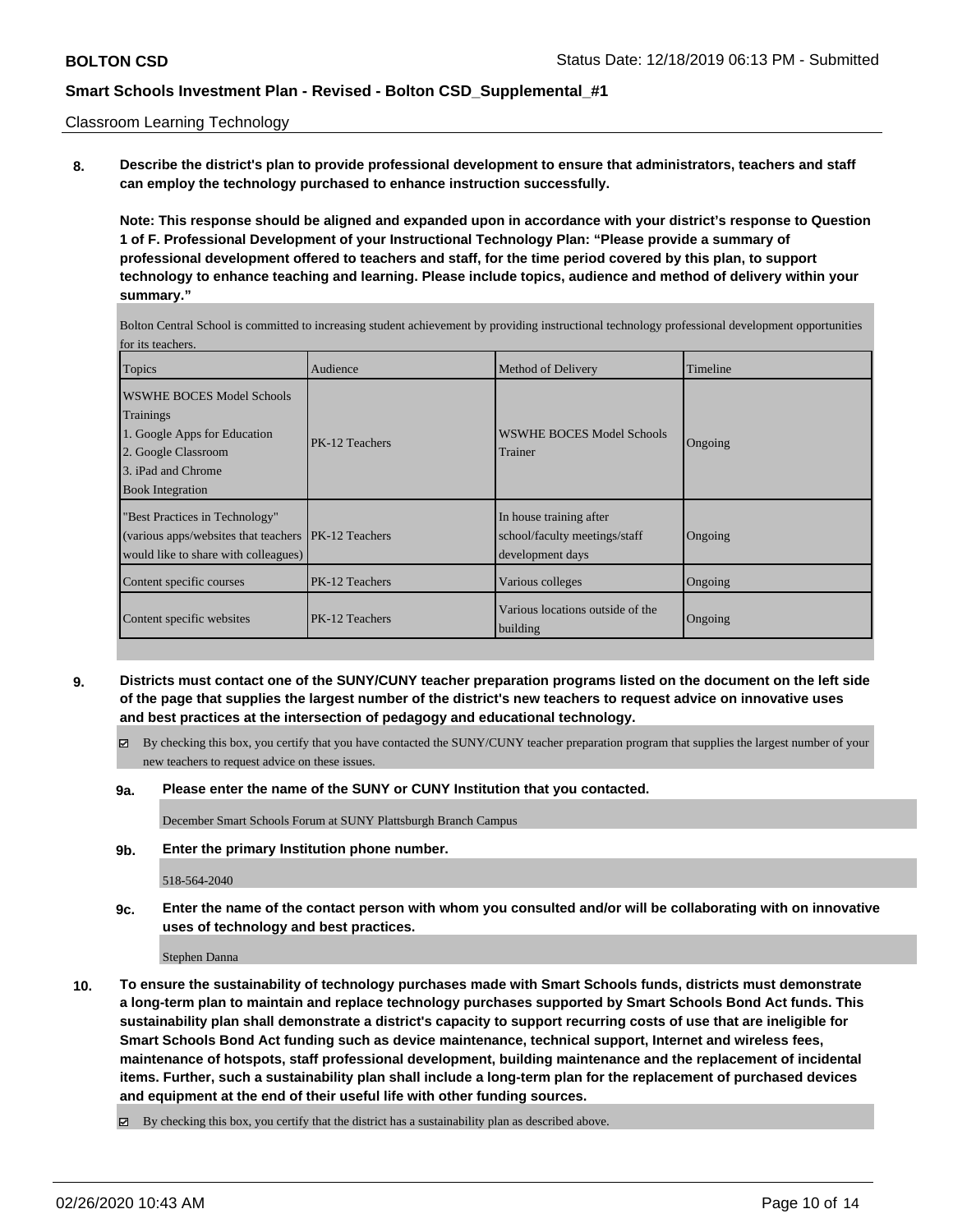Classroom Learning Technology

**11. Districts must ensure that devices purchased with Smart Schools Bond funds will be distributed, prepared for use, maintained and supported appropriately. Districts must maintain detailed device inventories in accordance with generally accepted accounting principles.**

 $\boxtimes$  By checking this box, you certify that the district has a distribution and inventory management plan and system in place.

**12. Please detail the type, quantity, per unit cost and total cost of the eligible items under each sub-category.**

| Select the allowable expenditure<br>type.<br>Repeat to add another item under<br>each type. | I Item to be Purchased   | Quantity | Cost per Item | <b>Total Cost</b> |
|---------------------------------------------------------------------------------------------|--------------------------|----------|---------------|-------------------|
| <b>Laptop Computers</b>                                                                     | DELL Chrome Book 13 3380 | 38       | 332.00        | 12.616.00         |
|                                                                                             |                          | 38       | 332.00        | 12,616            |

### **13. Final 2014-15 BEDS Enrollment to calculate Nonpublic Sharing Requirement (no changes allowed.)**

|            | <b>I Public Enrollment</b> | l Nonpublic Enrollment | <b>Total Enrollment</b> | Nonpublic<br>l Percentage |
|------------|----------------------------|------------------------|-------------------------|---------------------------|
| Enrollment | 180                        |                        | 180.00                  | 0.00                      |

### **14. If you are submitting an allocation for Classroom Learning Technology complete this table.**

|                          | Public School Sub-Allocation | <b>Estimated Nonpublic Loan</b><br>Amount<br>(Based on Percentage Above) | <b>Estimated Total Public and</b><br>Nonpublic Sub-Allocation |
|--------------------------|------------------------------|--------------------------------------------------------------------------|---------------------------------------------------------------|
| Interactive Whiteboards  | 0.00                         | 0.00                                                                     | 0.00                                                          |
| <b>Computer Servers</b>  | 0.00                         | 0.00                                                                     | 0.00                                                          |
| <b>Desktop Computers</b> | 0.00                         | 0.00                                                                     | 0.00                                                          |
| <b>Laptop Computers</b>  | 12,616.00                    | 0.00                                                                     | 12.616.00                                                     |
| <b>Tablet Computers</b>  | 0.00                         | 0.00                                                                     | 0.00                                                          |
| <b>Other Costs</b>       | 0.00                         | 0.00                                                                     | 0.00                                                          |
| Totals:                  | 12,616.00                    | 0                                                                        | 12,616                                                        |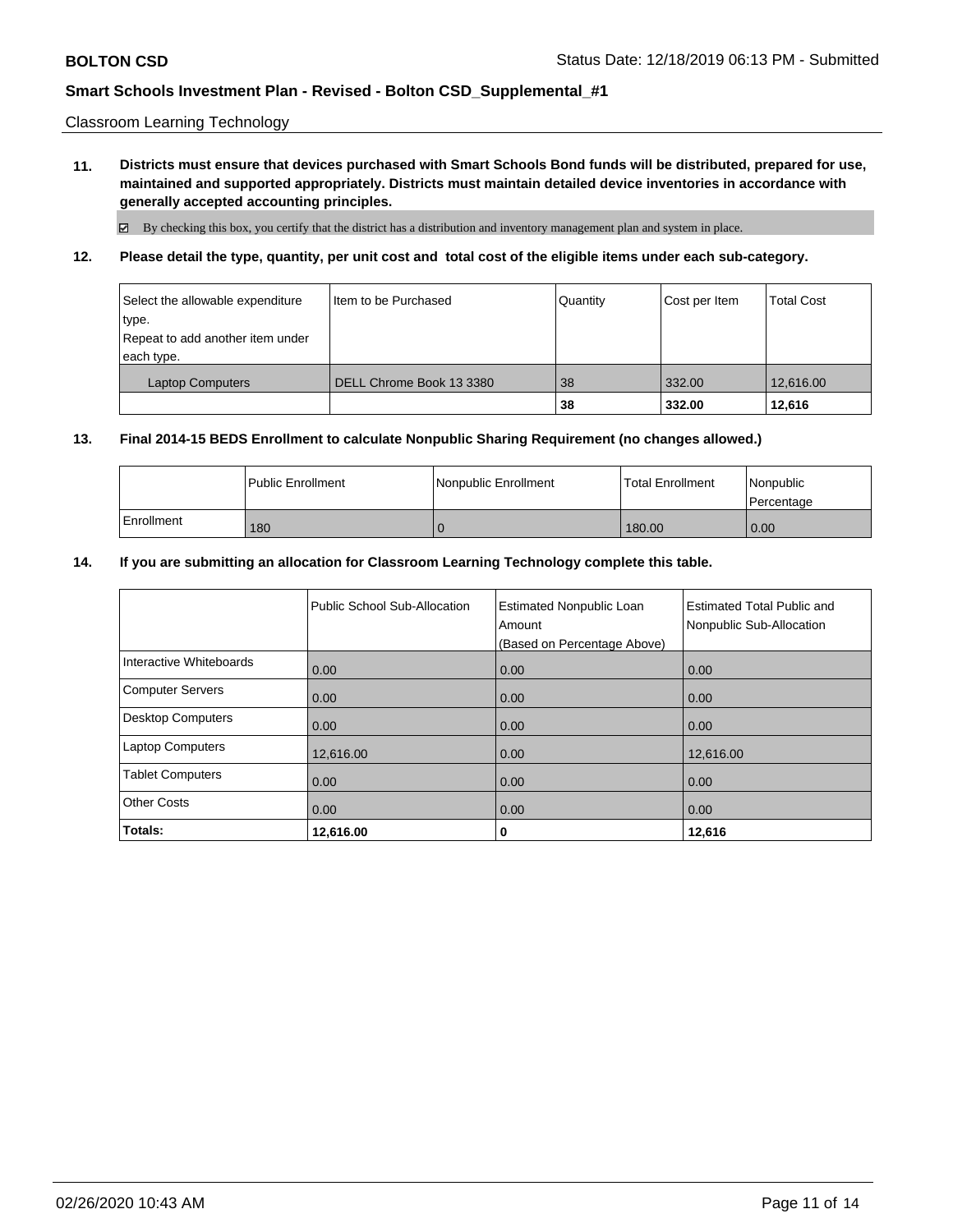### Pre-Kindergarten Classrooms

**1. Provide information regarding how and where the district is currently serving pre-kindergarten students and justify the need for additional space with enrollment projections over 3 years.**

(No Response)

- **2. Describe the district's plan to construct, enhance or modernize education facilities to accommodate prekindergarten programs. Such plans must include:**
	- **Specific descriptions of what the district intends to do to each space;**
	- **An affirmation that new pre-kindergarten classrooms will contain a minimum of 900 square feet per classroom;**
	- **The number of classrooms involved;**
	- **The approximate construction costs per classroom; and**
	- **Confirmation that the space is district-owned or has a long-term lease that exceeds the probable useful life of the improvements.**

(No Response)

**3. Smart Schools Bond Act funds may only be used for capital construction costs. Describe the type and amount of additional funds that will be required to support ineligible ongoing costs (e.g. instruction, supplies) associated with any additional pre-kindergarten classrooms that the district plans to add.**

(No Response)

**4. All plans and specifications for the erection, repair, enlargement or remodeling of school buildings in any public school district in the State must be reviewed and approved by the Commissioner. Districts that plan capital projects using their Smart Schools Bond Act funds will undergo a Preliminary Review Process by the Office of Facilities Planning.**

**Please indicate on a separate row each project number given to you by the Office of Facilities Planning.**

| Project Number |  |
|----------------|--|
| (No Response)  |  |
|                |  |

**5. Please detail the type, quantity, per unit cost and total cost of the eligible items under each sub-category.**

| Select the allowable expenditure | Item to be purchased | Quantity      | Cost per Item | <b>Total Cost</b> |
|----------------------------------|----------------------|---------------|---------------|-------------------|
| type.                            |                      |               |               |                   |
| Repeat to add another item under |                      |               |               |                   |
| each type.                       |                      |               |               |                   |
| (No Response)                    | (No Response)        | (No Response) | (No Response) | 0.00              |
|                                  |                      | U             | 0.00          |                   |

**6. If you have made an allocation for Pre-Kindergarten Classrooms, complete this table. Note that the calculated Total at the bottom of the table must equal the Total allocation for this category that you entered in the SSIP Overview overall budget.**

|                                          | Sub-Allocation |
|------------------------------------------|----------------|
| Construct Pre-K Classrooms               | (No Response)  |
| Enhance/Modernize Educational Facilities | (No Response)  |
| <b>Other Costs</b>                       | (No Response)  |
| Totals:                                  | 0.00           |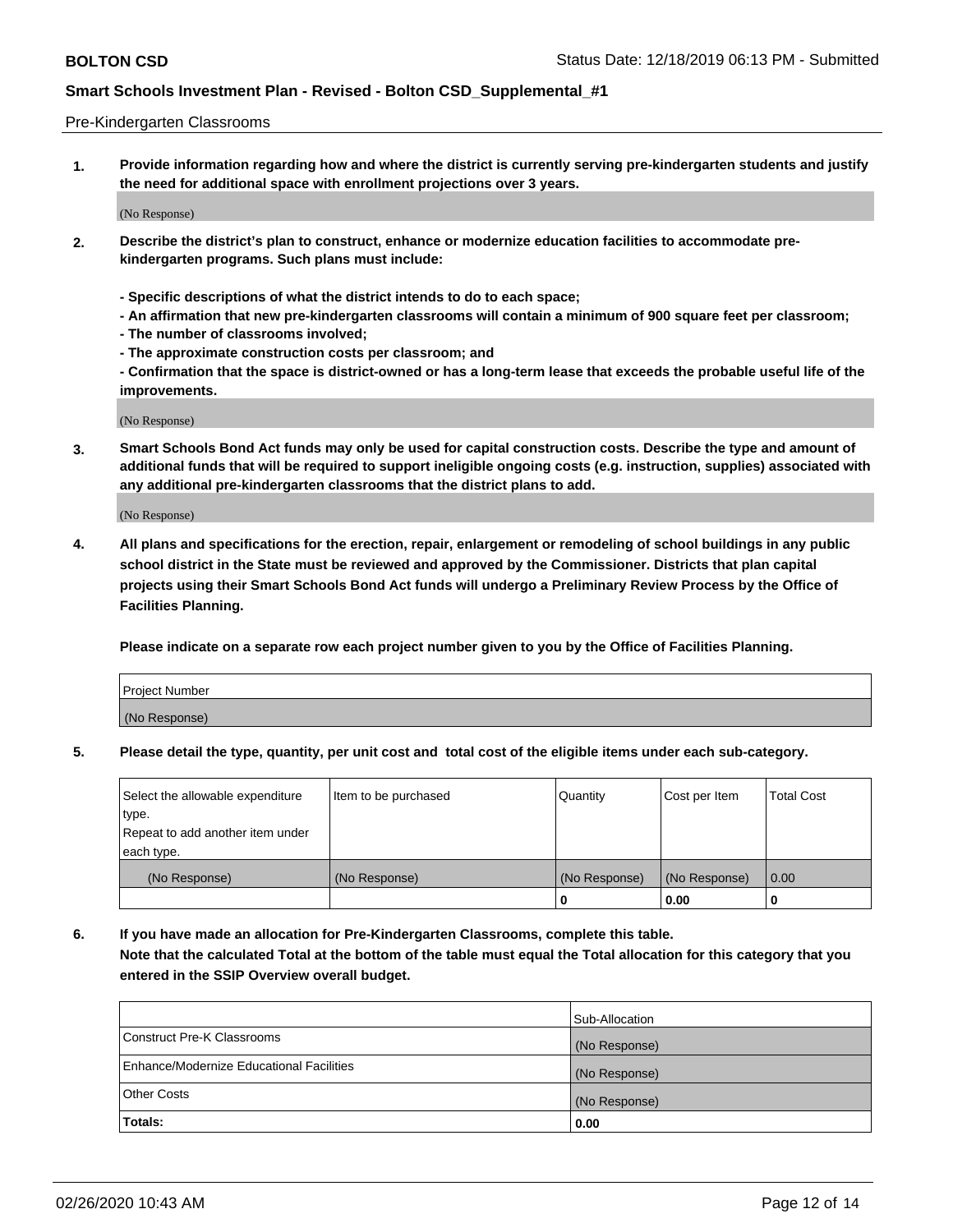Replace Transportable Classrooms

**1. Describe the district's plan to construct, enhance or modernize education facilities to provide high-quality instructional space by replacing transportable classrooms.**

(No Response)

**2. All plans and specifications for the erection, repair, enlargement or remodeling of school buildings in any public school district in the State must be reviewed and approved by the Commissioner. Districts that plan capital projects using their Smart Schools Bond Act funds will undergo a Preliminary Review Process by the Office of Facilities Planning.**

**Please indicate on a separate row each project number given to you by the Office of Facilities Planning.**

| Project Number |  |
|----------------|--|
|                |  |
|                |  |
|                |  |
| (No Response)  |  |
|                |  |
|                |  |

**3. For large projects that seek to blend Smart Schools Bond Act dollars with other funds, please note that Smart Schools Bond Act funds can be allocated on a pro rata basis depending on the number of new classrooms built that directly replace transportable classroom units.**

**If a district seeks to blend Smart Schools Bond Act dollars with other funds describe below what other funds are being used and what portion of the money will be Smart Schools Bond Act funds.**

(No Response)

**4. Please detail the type, quantity, per unit cost and total cost of the eligible items under each sub-category.**

| Select the allowable expenditure | Item to be purchased | Quantity      | Cost per Item | Total Cost |
|----------------------------------|----------------------|---------------|---------------|------------|
| ∣type.                           |                      |               |               |            |
| Repeat to add another item under |                      |               |               |            |
| each type.                       |                      |               |               |            |
| (No Response)                    | (No Response)        | (No Response) | (No Response) | 0.00       |
|                                  |                      | u             | 0.00          |            |

**5. If you have made an allocation for Replace Transportable Classrooms, complete this table. Note that the calculated Total at the bottom of the table must equal the Total allocation for this category that you entered in the SSIP Overview overall budget.**

|                                                | Sub-Allocation |
|------------------------------------------------|----------------|
| Construct New Instructional Space              | (No Response)  |
| Enhance/Modernize Existing Instructional Space | (No Response)  |
| Other Costs                                    | (No Response)  |
| Totals:                                        | 0.00           |